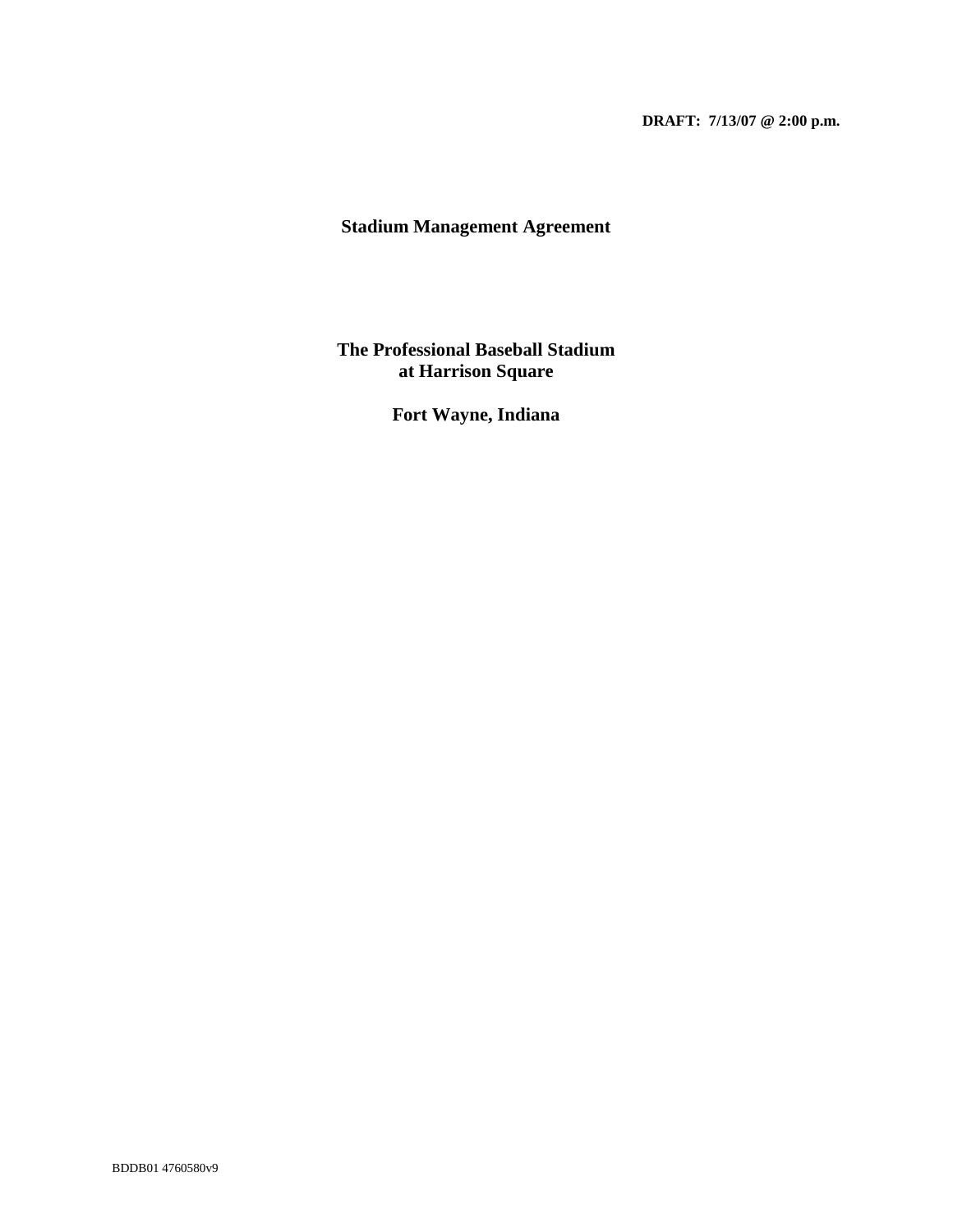# **Table of Contents**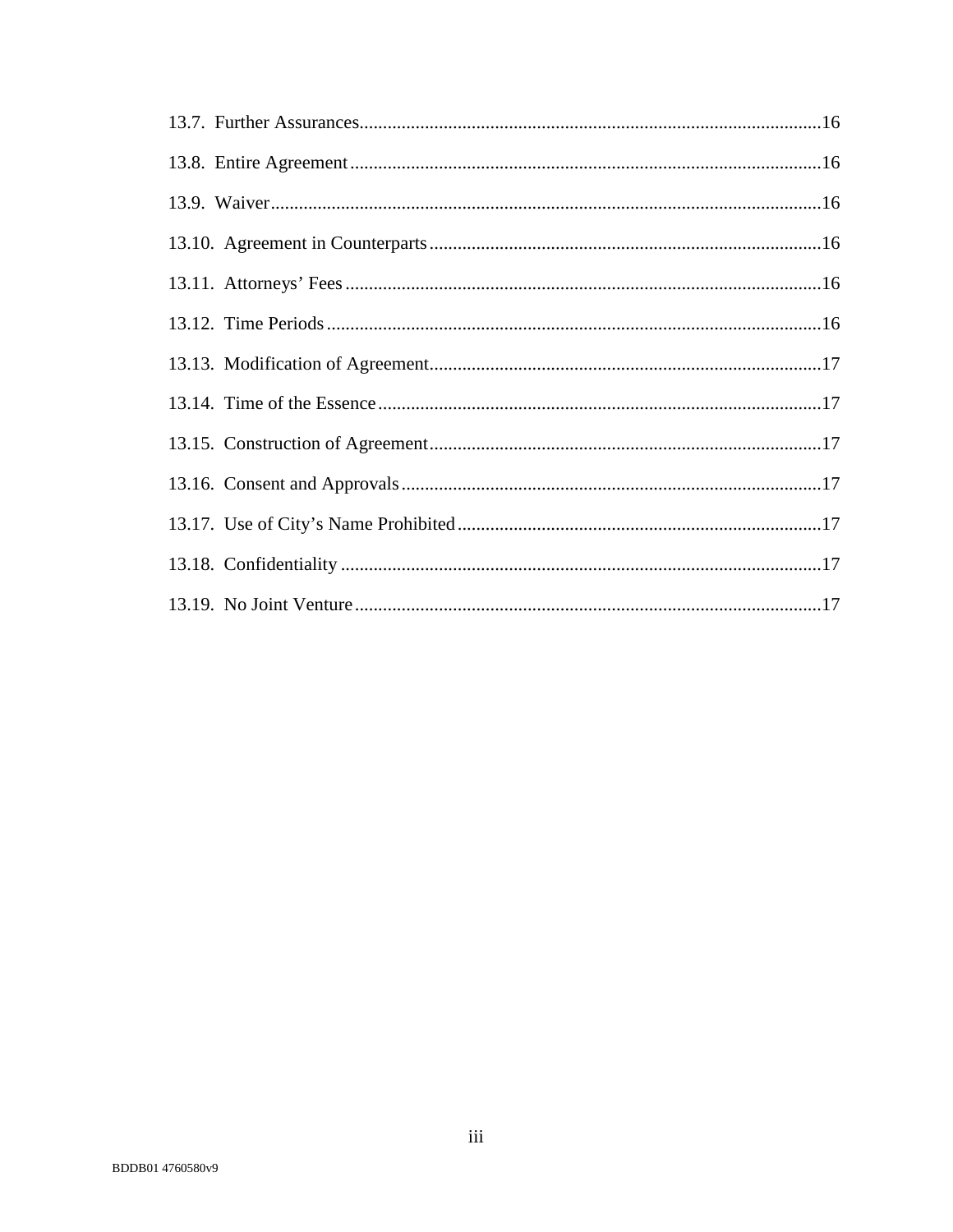#### **Stadium Management Agreement**

 This Stadium Management Agreement is made and entered into as of this \_\_\_\_\_ day of July, 2007, by and between **THE CITY OF FORT WAYNE, INDIANA, DEPARTMENT OF REDEVELOPMENT, BY THE FORT WAYNE REDEVELOPMENT COMMISSION** (the "City") and **HARDBALL CAPITAL LLC**, a Georgia limited liability company (the "Manager").

#### **Background**

A. City intends to construct and own the Stadium defined below.

 B. Manager is skilled and experienced in the management, operation, maintenance and supervision of professional baseball stadiums.

 C. City desires to engage Manager as an independent contractor on the terms and conditions set forth below, and Manager desires to accept such engagement.

 D. Manager, or its principals, will form an Indiana limited liability company ("\_\_\_\_\_\_\_\_\_\_\_\_\_\_") to be owned and controlled by the individuals who own and control Hardball Capital LLC and once formed such new entity shall assume the rights and assume the obligations of Manager hereunder.

 **NOW, THEREFORE**, in consideration of the mutual covenants set forth herein, and for other good and valuable consideration, the receipt and sufficiency of which are hereby acknowledged, City and Manager agree as follows:

**The balance of this page has been intentionally left blank.**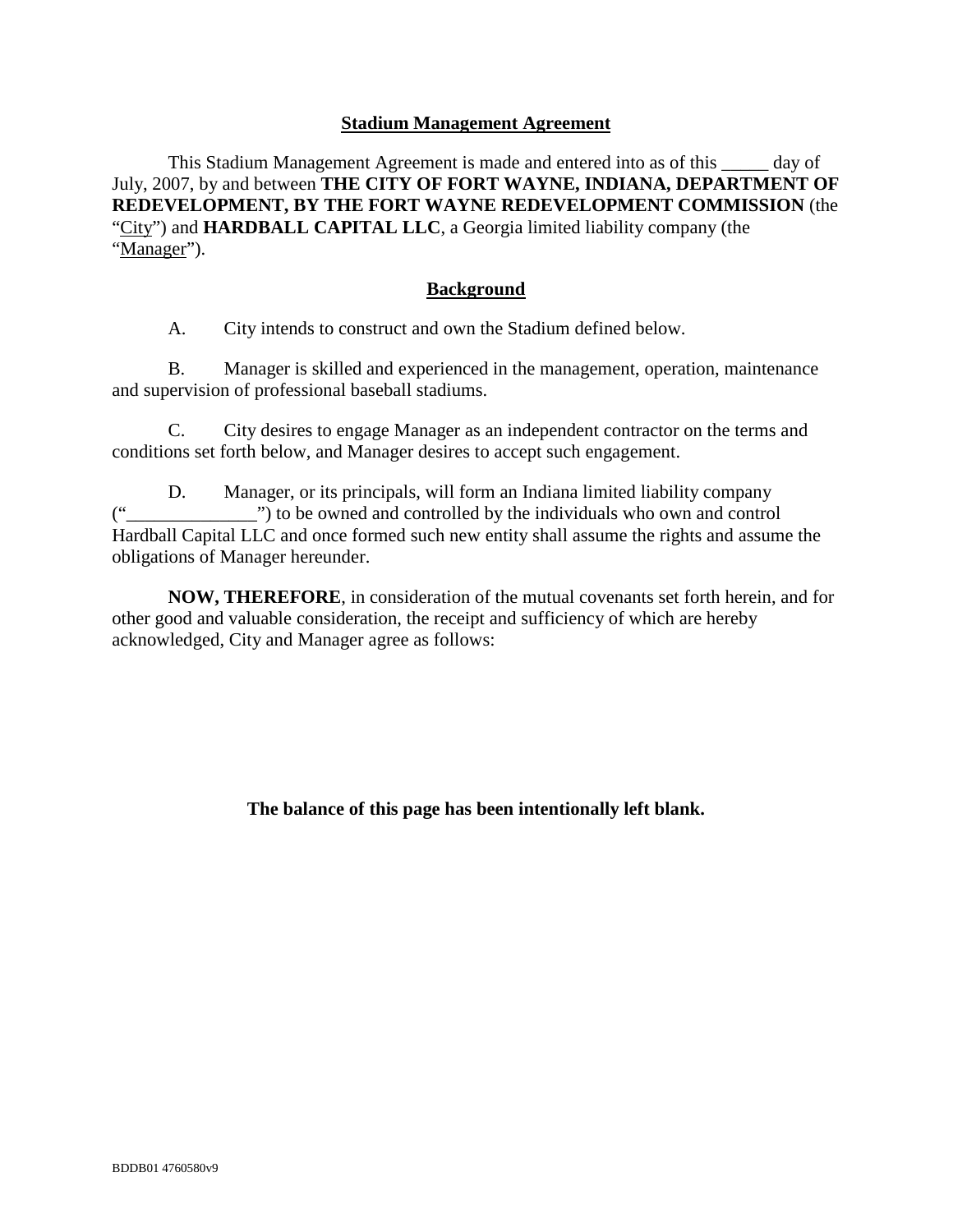## **Part I - Basic Data**

The following defined terms shall have the meaning set forth below:

"Commencement Date" – The earlier of [March 1, 2009] or substantial completion of the Stadium.

"Manager's Notice Address"

Hardball Capital, LLC 30 Ivan Allen Blvd., Suite 900 3445 Peachtree Road, NE Atlanta, Georgia 30308 Attention: Jason Freier

and

Fort Wayne Professional Baseball LLC 1616 E. Coliseum Boulevard Fort Wayne, Indiana 46805 Attention: Mike Nutter

"City's Notice Address" – The Redevelopment Commission of Fort Wayne, Indiana City/County Building, Room 840 One Main Street Fort Wayne, Indiana 46802 Attention: Executive Director

with copies to:

 Timothy A. Manges City Law Department City/County Building, 9th Floor One Main Street Fort Wayne, IN 46802 Attention: City Attorney

and

Baker & Daniels, LLP 111 East Wayne Street, Suite 800 Fort Wayne, Indiana Attention: Joseph W. Kimmell

"Stadium" That certain Professional Baseball Stadium to be located in the area bounded generally by Harrison Street, Brackenridge Street, Ewing Street and Jefferson Boulevard, Fort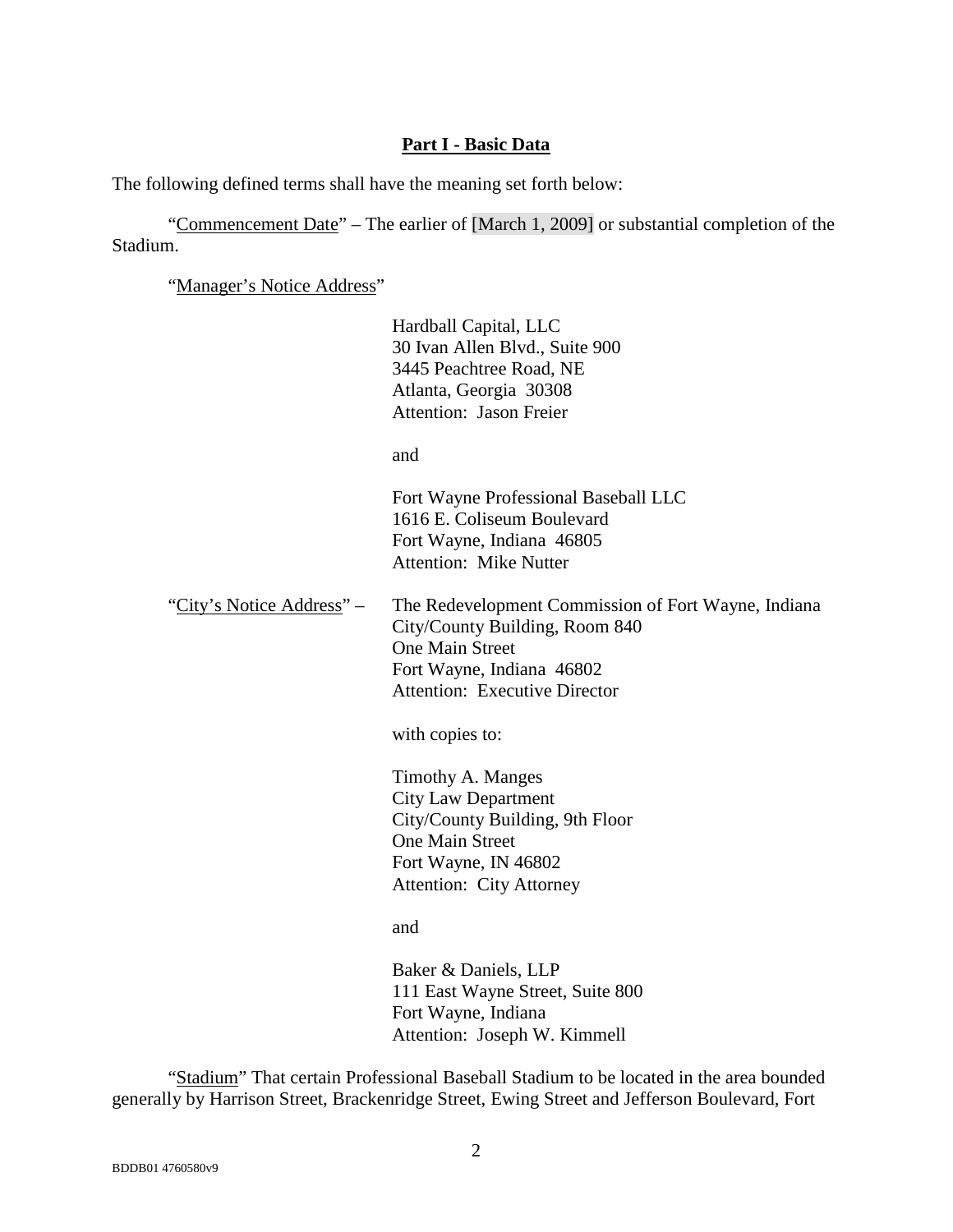Wayne, Indiana, together with all personal property (excluding any Hardball Office property) attached thereto, located thereon or used in connection therewith.

# **Part II - Management Terms**

## 1. Retention of Manager; General Definitions.

1.1. Retention of Manager. City hereby retains Manager to perform the services described below in accordance with the terms and conditions of this Agreement, utilizing trained, experienced personnel and employing professional stadium management practices and techniques. Manager accepts the relationship of trust and confidence established between it and City by this Agreement and covenants to use its best skill and prudent business judgment in furthering the interests of City. Manager will act in a fiduciary capacity for the benefit of City with respect to the proper protection of and accounting for the Stadium. Manager's duties and responsibilities will commence on the Commencement Date and shall continue until the expiration or earlier termination of this Agreement in accordance with Article 10.

1.2. General Definitions. As used in this Agreement, any capitalized term not defined herein shall have the same meaning as is set forth in the Stadium License Agreement. The following terms shall have the following respective meanings:

"Advisory Board" shall mean the five (5) member Advisory Board. (The Advisory Board is to be responsible for overseeing the management and operation of the Stadium.) The Advisory Board will be comprised of one appointee from Hardball and four (4) appointees by the Mayor of Fort Wayne from each of the following organizations, their successors and assignees:

- (a) Fort Wayne Allen County Convention and Tourism Authority (Grand Wayne Center Board) President or Grand Wayne Center Board designee;
- (b) Downtown Improvement District Chair or DID Board designee;
- (c) Controller or Chief Financial Officer of the City of Fort Wayne; and
- (d) Convention and Visitors Bureau Chair, or CVB Board designee.

The terms of the Advisory Board appointees shall be as follows:

• The Controller or Chief Financial Officer of the City of Fort Wayne will be appointed to serve a term coinciding with his/her service as Controller or Chief Financial Officer.

With respect to the appointees referenced in  $(a)$ ,  $(b)$  and  $(d)$  above, the president or chair, as the case may be, will be appointed to serve terms coinciding with their service as president or chair of their respective board, with reappointment if they are reelected as president or chair of their board. Designees will be appointed to serve a term also coinciding with the president's or chair's term and could be reappointed if the board so designates.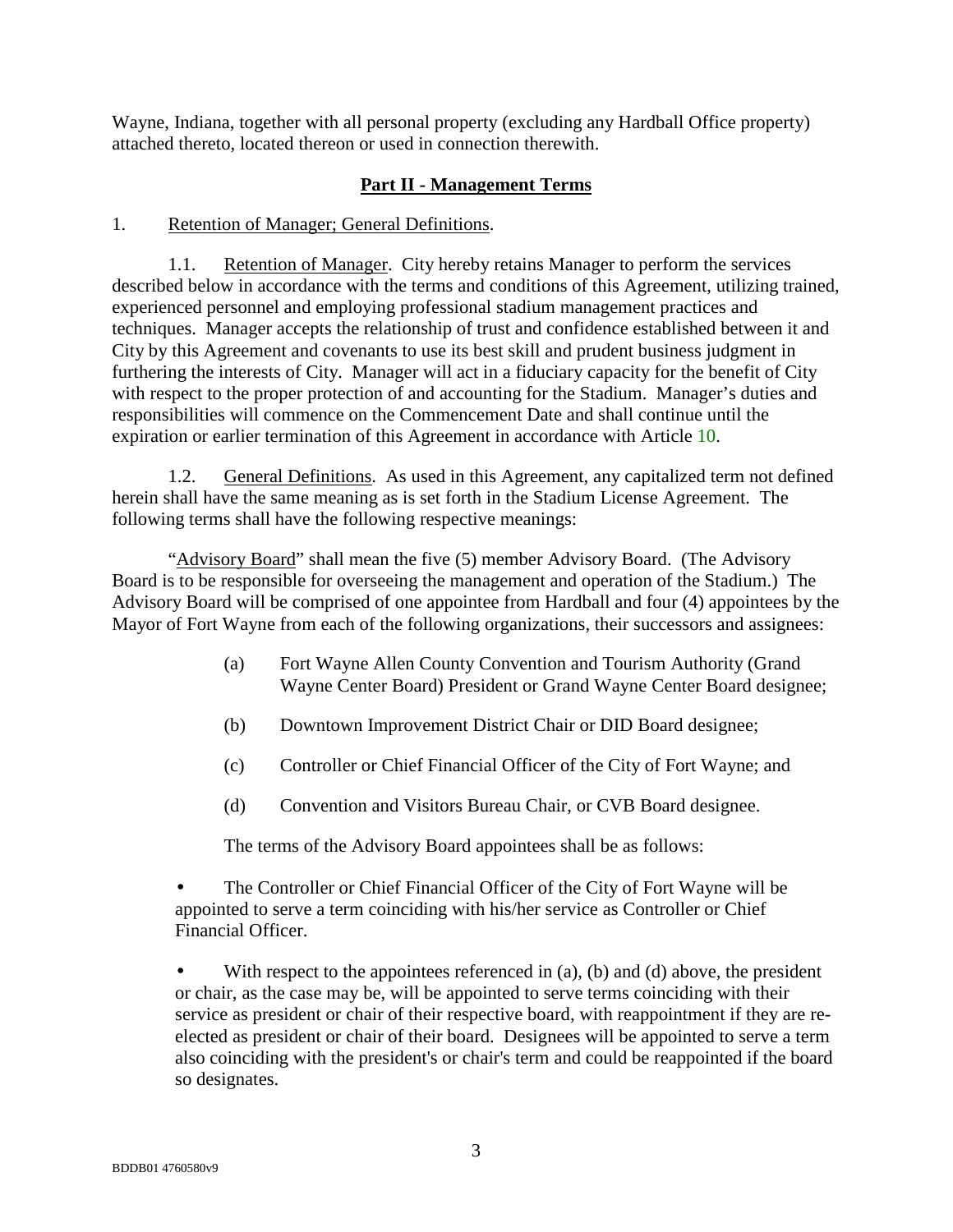"Affiliate of Manager" shall mean any person or entity which (i) is a director, officer, partner, member or trustee of Manager, or in which Manager is a director, officer, partner, member or trustee, (ii) has any direct or indirect legal or beneficial interest in Manager, or in which Manager has any direct or indirect legal or beneficial interest, or (iii) directly or indirectly controls, is controlled by or is under common control with Manager.

"Agreement" shall mean this Management Agreement, which consists of Part I and Part II and such other Parts as may be attached hereto and executed by City and Manager, including all Schedules and Exhibits hereto, all as amended from time to time in accordance with the terms hereof.

"Annual Maintenance Budget" shall have the meaning set forth in **Section 2.6(b)**.

"Books and Records" shall have the meaning set forth in **Section 4.3**.

"Business Day" shall mean every day that is not a Saturday, Sunday or day on which banks in Indiana are required by law or executive action to be closed for the transaction of normal banking business.

"City Events" shall have the meaning set forth in the Stadium License Agreement.

"City Related Parties" shall mean City, members of the Advisory Board appointed by the City, employees, advisors and agents of City.

"Damages" shall mean all claims, actions, suits, proceedings, judgments, damages, fines, penalties, losses and expenses, including reasonable attorneys' fees, consultants' and expert witness fees and court costs, including any such costs incurred in any bankruptcy or other legal or administrative proceeding.

"Fort Wayne Professional Baseball, LLC" shall mean Fort Wayne Professional Baseball, LLC, an Indiana limited liability company.

"Hardball" shall mean Hardball Capital LLC, a Georgia limited liability company.

"Hardball Office property" shall mean the desks, chairs, telephone, computers, tables and other personal property supplied and used by Hardball at the Stadium.

"Insurance Requirements" shall mean all requirements of any insurance policy covering the Stadium or the use thereof, all requirements of the issuer of any such policy, and all requirements, orders, rules or regulations of the National Board of Fire Underwriters (or similar agencies) applicable to the Stadium.

"Legal Requirements" shall mean all federal, state and municipal laws, rules or regulations including, but not limited to, those established from time to time by Minor League Baseball, applicable to the Stadium or the use or operation thereof.

"Licenses" shall mean all permits, licenses, approvals, consents and other entitlements required for the operation, occupancy and leasing of the Stadium.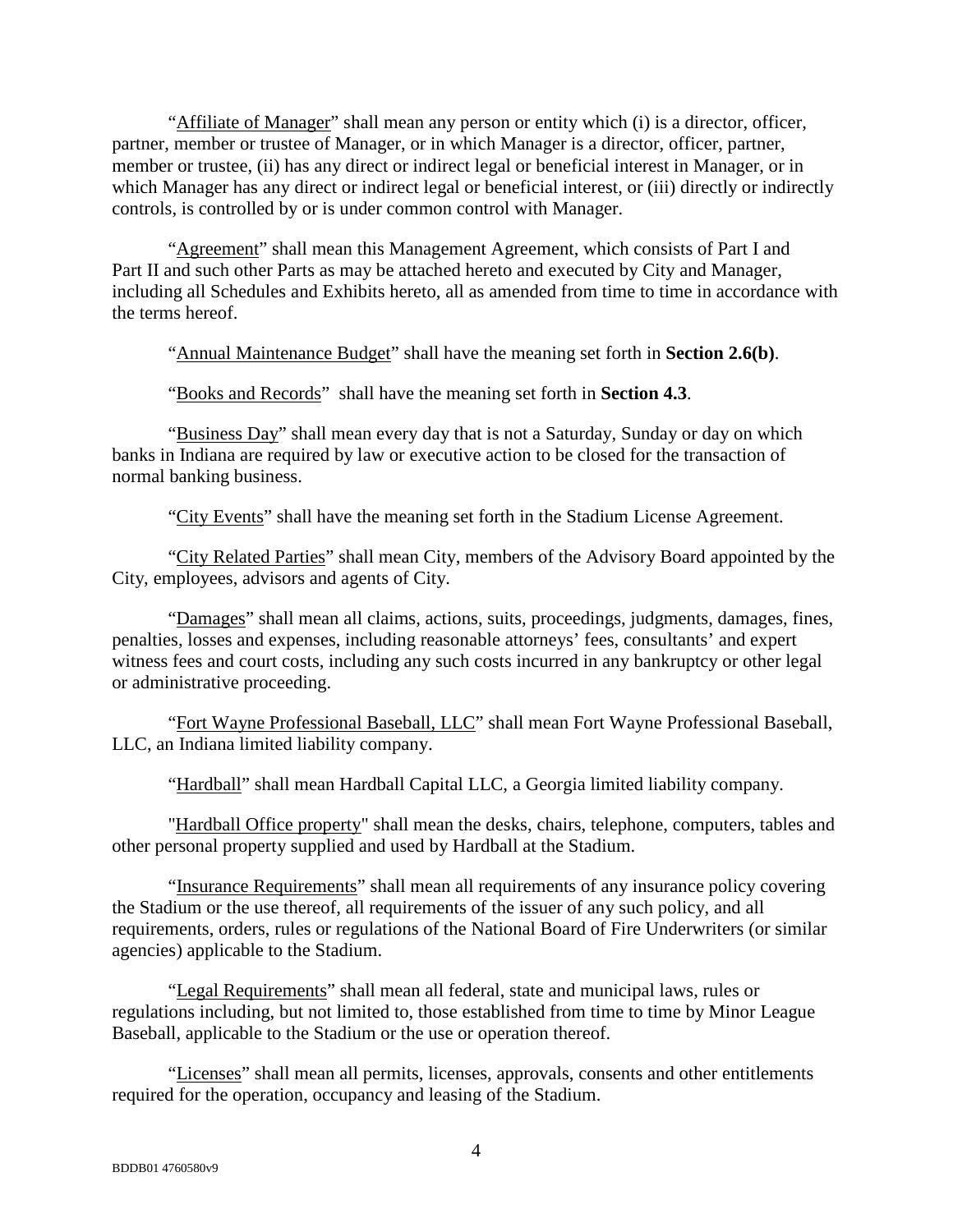"Minor League Baseball" shall mean the National Association of Professional Baseball Leagues, Inc., with its principal offices located in St. Petersburg, Florida.

"Monthly Statement" shall have the meaning set forth in **Section 4.2**.

"Professional Baseball Management Standards" shall have the meaning set forth in **Section 2**.

"Service Contracts" shall have the meaning set forth in **Section 2.7**.

"Stadium Area" shall have the meaning set forth in the Stadium License Agreement.

"Stadium License Agreement" shall mean that certain Stadium License Agreement between the City, Hardball and Fort Wayne Professional Baseball, LLC of even date herewith.

"Stadium Manager" shall have the meaning set forth in **Section 2.2**.

### 2. Manager Appointment/Manager's Responsibilities.

Appointment/General Responsibilities. Subject to the provisions of this Agreement, Manager shall manage, operate and maintain the Stadium and Stadium Area in a manner consistent with modern Class A and Class AA Affiliated Professional Baseball Stadium and in accordance with standards and practices of prudent, qualified and professional managers that manage and maintain properties similar to the Stadium (collectively, the foregoing standard shall be referred to as the "Professional Baseball Management Standards"). Manager shall perform its duties hereunder: (a) in accordance with the terms of this Agreement; and (b) in compliance with all applicable laws, rules and regulations, including the Legal Requirements.

### 2.1. Manager's Personnel; Independent Contractor.

(a) Manager has in its employ at all times a sufficient number of capable employees to enable it to properly, adequately, safely and economically manage, operate, maintain and account for the Stadium and otherwise perform its obligations hereunder in accordance with the terms of this Agreement.

(b) All matters relating to the employment, supervision, compensation, promotion and discharge of such employees are the responsibility of Manager (with respect to which Manager shall exercise reasonable care); Manager is in all respects the employer of such employees. Manager shall negotiate with any union lawfully entitled to represent such employees and may execute in its own name, and not as agent for City, collective bargaining agreements or labor contracts resulting therefrom. Manager represents that it is and will continue to be an equal opportunity employer and that it shall advertise as such. This Agreement is not one of agency by Manager for City, but one with Manager engaged independently in the business of managing properties as an independent contractor. All employment arrangements are therefore solely Manager's responsibility and City shall not have any liability with respect thereto. Except as expressly set forth herein, nothing contained herein shall be deemed to permit Manager to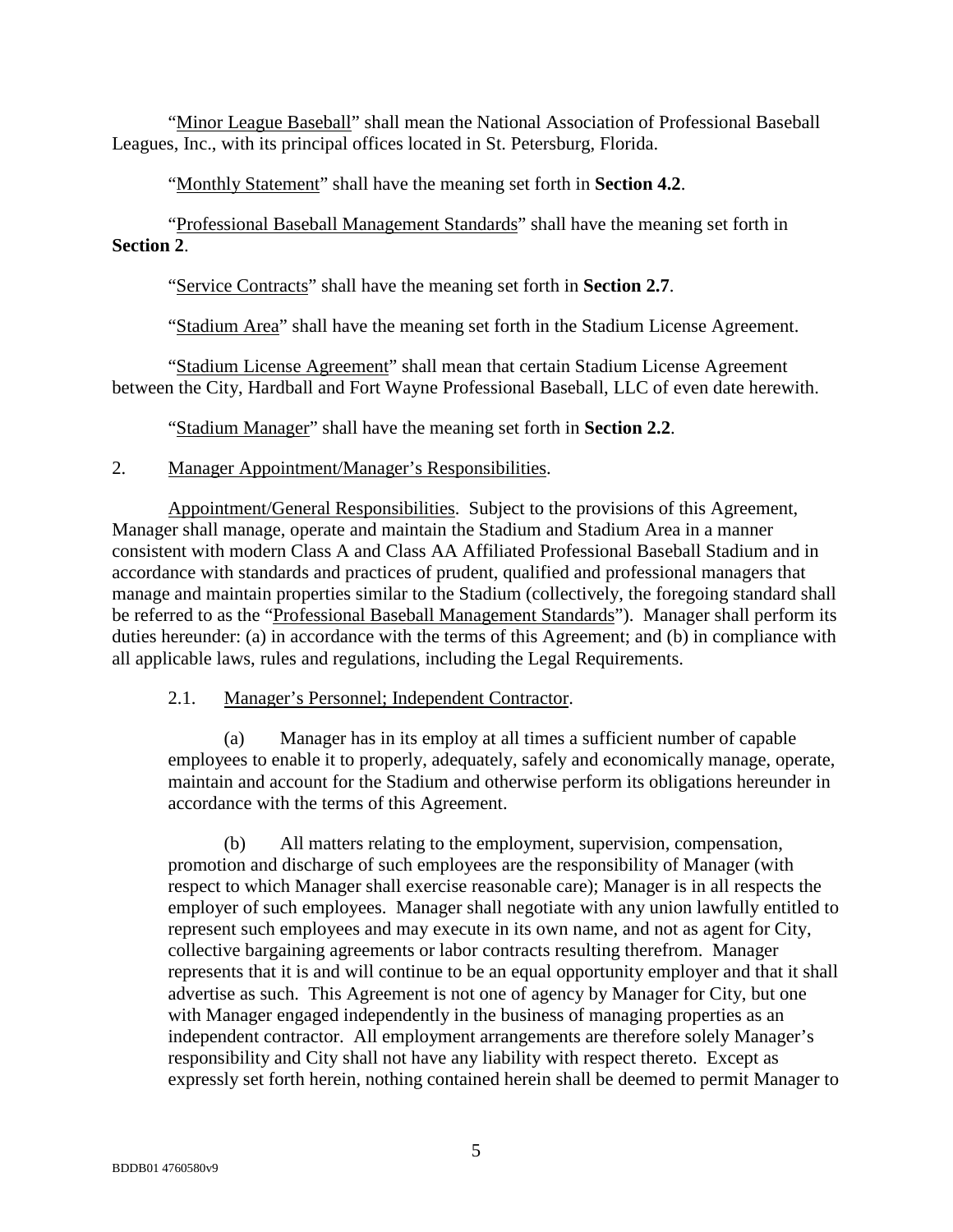charge City, or to use the income of the Stadium to pay, for the services of Manager's employees.

(c) Manager shall fully comply with all applicable laws, rules, regulations and orders relating to worker's compensation, social security, unemployment insurance, wages, hours, working conditions and other matters pertaining to Manager's personnel. Manager shall indemnify, defend and hold harmless the City and all City Related Entities from and against all Damages arising out of or relating to Manager's failure to comply with this **Section 2.1**. Manager's indemnification obligations under this **Section 2.1(c)** shall survive the termination or expiration of this Agreement.

(d) Manager shall be solely responsible for its personnel both during the term of this Agreement and in the event of the termination of this Agreement.

2.2. Stadium Manager. Manager shall promptly notify City of any change in the individual appointed from time to time by Manager to be primarily responsible for the management of the Stadium.

## 2.3. Compliance with Laws, Licenses, Etc.

(a) Except to the extent not in Manager's control, or as expressly assumed by City hereunder or under the Stadium License Agreement, Manager will be responsible for compliance with the Legal Requirements and Insurance Requirements.

(b) Manager, and/or its affiliates, shall, at Manager's expense, obtain and maintain all Licenses.

(c) Manager will be responsible, except as provided in this Agreement or the Stadium License Agreement, at Manager's expense, for compliance with all contracts and agreements relating to the use, management or operation of the Stadium.

(d) Manager shall, at Manager's expense, maintain its legal existence and good standing and obtain and maintain in effect all licenses and permits necessary or desirable to carry out its duties hereunder.

2.4. Security. The City, at its expense, shall be responsible for all reasonable security outside the Stadium Area for all Stadium Events and inside the Stadium Area for all City Events. Hardball shall be responsible, at its expense, for security inside the Stadium Area for all Hardball Events. It is anticipated that the Stadium concourse and City Park located adjacent to the Stadium will generally be open to the public on non-event days and, during such times, the City shall be responsible for security inside the Stadium Area.

2.5. Energy Management. Manager shall exercise diligent care to provide appropriate energy management and shall utilize commercially prudent utility conservation techniques.

2.6. Stadium Operations.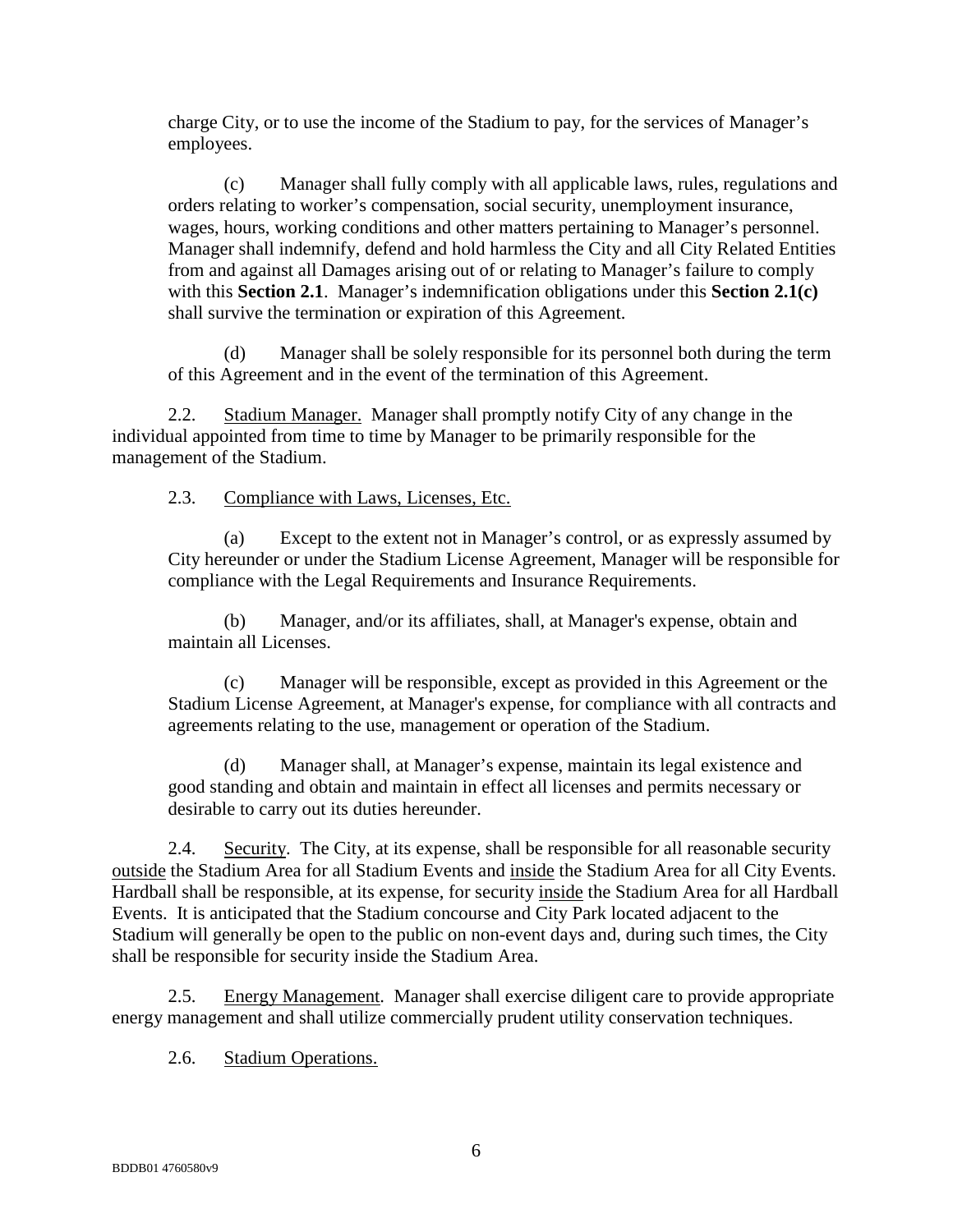(a) Manager agrees to manage, operate and maintain the Stadium throughout the term hereof in accordance with Professional Baseball Management Standards. Manager shall at its expense be responsible for the costs of all Hardball Maintenance Obligations as set forth on Exhibit  $IV(C)(i)$  to the Stadium License Agreement. The City shall at its expense be responsible for the cost of all City Maintenance Obligations set forth on Exhibit IV(C)(ii) to the Stadium License Agreement.

(b) On or before [August \_\_\_] of each year during the term of this Agreement, Manager shall prepare and submit to City for City's approval a detailed Annual Maintenance Budget (the "Annual Maintenance Budget"). Such Annual Maintenance Budget shall identify all maintenance to the Stadium which Manager believes will be required in the period commencing October 1 and ending on September 30 of the following year. The Annual Maintenance Budget shall also provide a detailed summary of all maintenance, repairs, and replacements which are completed at the Stadium in the then current year (concluding September 30), including all maintenance or repairs which are the responsibility of the Manager.

(c) The Annual Maintenance Budget shall be in a form and with such content and detail as may be reasonably requested by the City.

(d) The Advisory Board shall promptly review and as appropriate approve the Annual Maintenance Plan. As provided in **Section 2.9** below, Manager shall comply with all bidding procedures and provide the City with such documentation of the same as may be reasonably requested from time to time by the City.

(e) The Manager shall submit requests for payment from the City, or requests for reimbursement when Manager has made payment for a City Maintenance Obligation directly, in such form and content with supporting documents as may from time to time be reasonably required by the City.

(f) Unless determined otherwise by the City, actions of the City as contemplated hereunder, shall be conducted under the direction of the Advisory Board.

### 2.7. Service Contracts.

(a) Manager may, as necessary and/or appropriate to fulfill its obligations hereunder, negotiate and enter into bona fide contracts with parties for janitorial services, landscape maintenance and such other maintenance services for the Stadium (the "Service Contracts") as Manager shall reasonably determine to be advisable. Any Service Contract which is a City Maintenance Obligation, or otherwise the responsibility of the City, must be approved in writing by the City if such expense is not included in the Annual Maintenance Budget or is not cancelable without cost or penalty upon thirty (30) days' notice by the City. All Service Contract: (i) shall be in the name of Manager and (ii) shall be terminable upon no more than thirty (30) days' notice without penalty or premium. To the extent required in **Section 3.3**, each Service Contract shall provide that the service provider thereunder must obtain the insurance described in **Section 3.3** hereof and must provide satisfactory evidence of such insurance to Manager.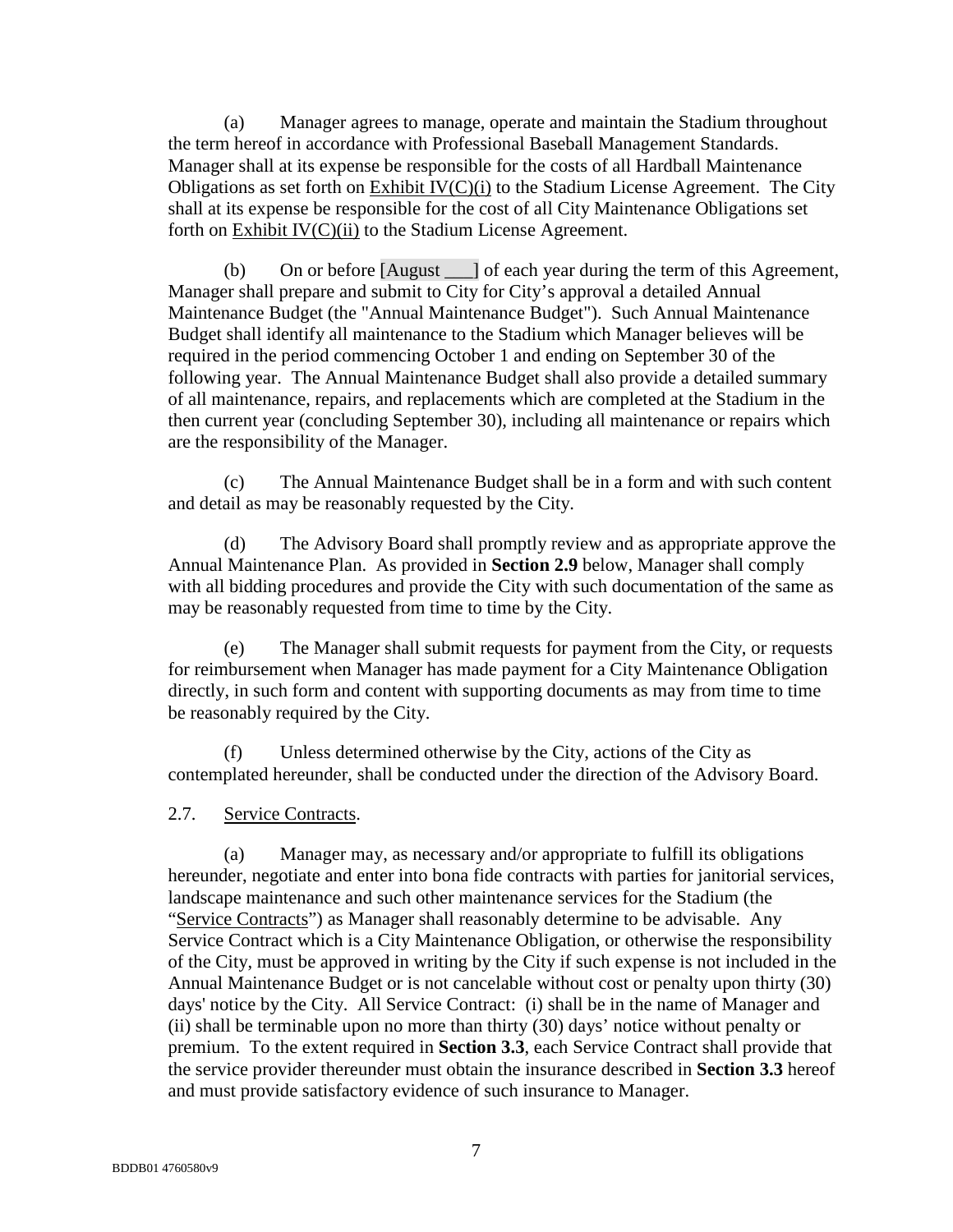2.8. City Events. Manager will use diligent efforts to collect all charges or fees which may become due at any time from any City Event and will use diligent efforts to ensure a user's compliance with the rules and regulations applicable to the Stadium.

2.9. Competitive Bidding. When required by state or local law, all contracts for repairs, capital improvements, goods and services for which the City is obligated to pay will be awarded on the basis of competitive bidding conducted in accordance with applicable legal requirements.

2.10. Repairs. Manager shall make, or cause to be made, all repairs to the Stadium as required. Manager shall not make expenditures for capital improvements for which the City is obligated to make payment, or which are City Maintenance Obligations, unless the same are specifically set forth in the Annual Maintenance Budget, or are otherwise approved in writing by City; provided, however, Manager may make expenditures for repairs without City's prior approval if it is necessary to prevent imminent damage to the Stadium or the health or safety of any person on or about the Stadium, or if City or Manager is threatened with immediate criminal or civil liability. City must be informed of any such expenditures as quickly as possible thereafter.

# 2.11. Stadium Use.

 Manager and City shall work together in good faith to cause the Stadium to be utilized for the benefit of downtown Fort Wayne and the surrounding community.

2.12. Notices to City. Manager shall promptly notify City in writing if Manager becomes aware of any of the following:

(a) any default or alleged default by Manager;

(b) any litigation or potential litigation affecting the Stadium or City, or any litigation affecting Manager that could reasonably be expected to have a material and adverse effect on Manager;

(c) any casualty, loss, injury, claim or other event relating to the Stadium that might result in a claim under any applicable insurance policies;

(d) any violation or alleged violation of any Legal Requirements or Insurance Requirements;

(e) any involuntary lien filed against the Stadium; and

(f) any material increases or decreases in costs, expenses or income not reflected in the Annual Maintenance Budget.

### 3. Insurance and Claims.

3.1. Manager's Insurance. Manager will maintain (as an operating expense of the Stadium with respect to on-site employees only) Workers' Compensation and similar insurance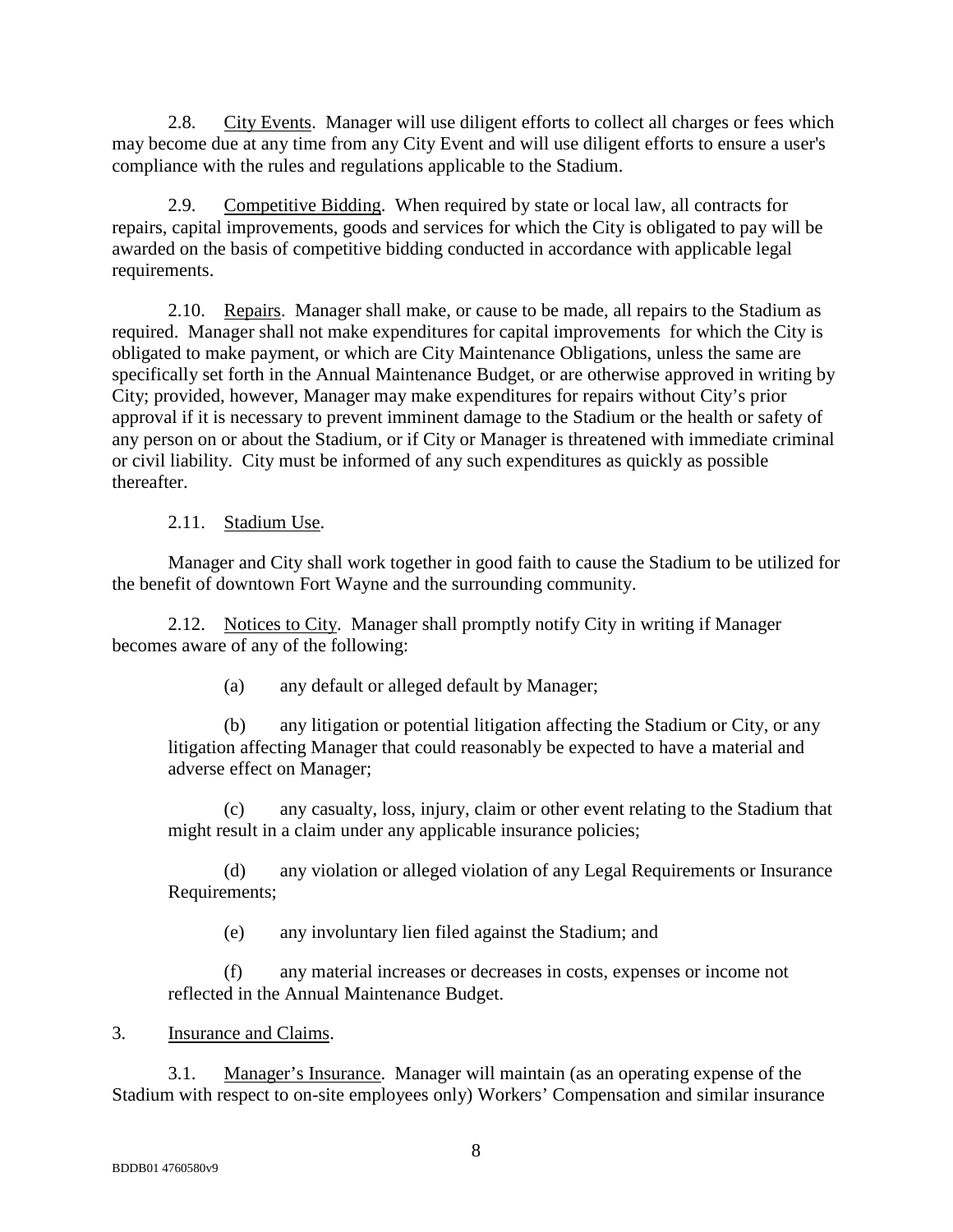as required by law. Manager will maintain the following levels and type insurance coverage to the extent commercially available (not chargeable to the City).

(a) Employer's Liability - \$500,000 each accident; \$500,000 disease - policy limit; \$500,000 disease - each employee.

(b) Automobile Liability - As to any vehicle owned, non-owned or hired by Manager, \$1,000,000 covering losses due to the insurer's liability for bodily injury or property damage.

(c) Uninsured/Underinsured Motorists' Coverage for any owned car - \$1,000,000.

(d) Excess Liability Coverage – \$5,000,000.

(e) Commercial General Liability - \$1,000,000 per occurrence and in the aggregate.

The minimum A.M. Best's rating of each insurer is A-VII. Manager will furnish City with certificates of insurance simultaneously with the execution of this Agreement and whenever coverage is renewed or replaced, evidencing the aforesaid coverages, which will include provisions to the effect that City will be given at least 30 days' prior written notice of cancellation or non-renewal of or any material change in any of the aforesaid policies. City will be named as an additional insured with respect to all insurance policies required under (b) and (d) above and as loss payee as respects (c) above. All liability policies shall contain endorsements that (i) delete any employee exclusion on personal injury coverage, (ii) include employees as additional insureds and (iii) contain cross-liability, waiver of subrogation and such other provisions as City may reasonably require. Such insurance shall also include broad form contractual liability insurance insuring all of Manager's indemnification obligations under this Agreement.

3.2. Indemnification.

(a) Manager shall indemnify, hold harmless, protect and defend (with counsel approved by City), the City and City Related Parties from and against all Damages in any manner related to, arising out of or resulting from:

(i) any failure of Manager or Manager's agents, servants or employees to perform their obligations under this Agreement;

(ii) any acts of Manager or Manager's agents, servants or employees beyond the scope of its authority under this Agreement; or

(iii) any gross negligence, willful misconduct or illegal acts or omissions of Manager or Manager's agents, servants or employees.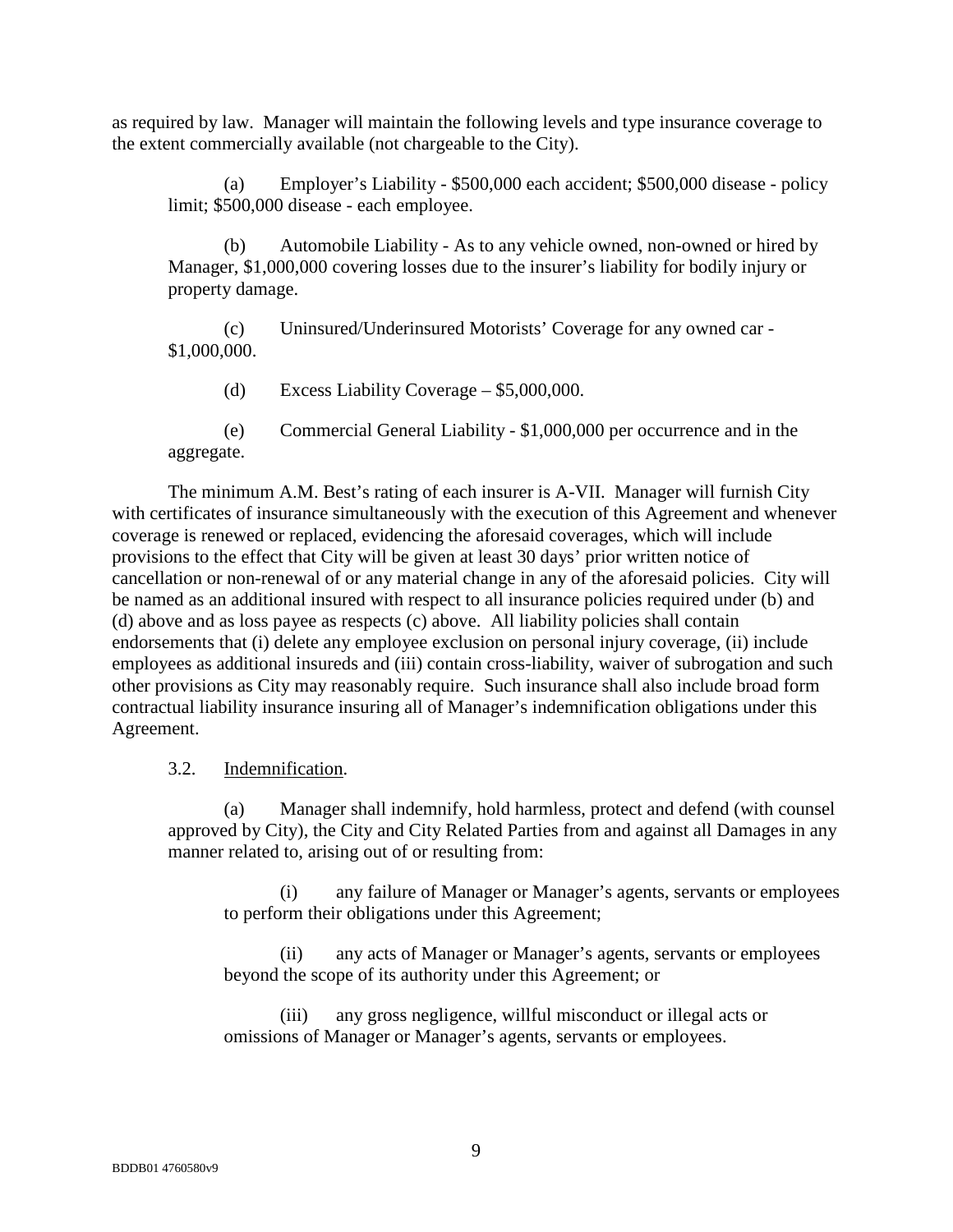Notwithstanding any other provisions of this Agreement to the contrary, Manager's obligations under this **Section 3.2** shall survive the expiration, termination or cancellation of this Agreement.

(b) The City shall protect, defend, indemnify and hold harmless Manager from and against any and all Damages arising out of the performance by City of its obligations and duties hereunder in accordance with the terms hereof with respect to the Stadium; provided, however, that City does not hereby agree, and shall not be obligated, to so indemnify Manager from any Damages arising out of any act or omission of Manager or any of its agents, officers, employees or representatives, which act or omission constitutes gross negligence, willful misconduct, is in breach of this Agreement or is outside the scope of Manager's authority as provided herein or any Damages for which Manager is covered by insurance, or for which Manager would be covered by insurance if it maintained the insurance required by this Agreement.

3.3. Contractors' and Subcontractors' Insurance. To the extent commercially available and for contracts in excess of \$100,000, Manager will require that all parties performing work on or with respect to the Stadium, including, contractors, subcontractors and service vendors, maintain insurance coverage at such parties' expense, in the following minimum amounts:

(a) Workers' Compensation - Statutory amount.

(b) Automobile Liability - \$1,000,000 covering losses due to the insurer's liability for bodily injury or property damage.

(c) Medical Expenses - \$5,000 per person per accident.

(d) Commercial General Liability: Bodily injury and property damage - \$1,000,000 combined single limit with Contractual Liability coverage.

(e) Excess Liability Coverage - \$2,000,000 or such greater amount as is needed for the specific job.

The minimum A.M. Best's rating of each insurer is A-/VII. Manager must obtain City's written permission to waive any of the above requirements. Higher amounts may be required by City if the work to be performed is deemed by City to be hazardous. Manager will obtain and keep on file a certificate of insurance which shows that each such party is so insured. City will be named as an additional insured with respect to Contractors' and Subcontractors' Auto Liability, Commercial General Liability and Excess Liability policies. Manager must obtain indemnification and hold harmless provisions in favor of City and Manager. All coverages listed above shall apply on a primary and non-contributory basis.

3.4. Waiver of Subrogation. Insofar as, and to the extent that, the following provision may be effective without invalidating or making it impossible to obtain insurance, Manager and City agree that with respect to any hazard, liability, casualty or other loss or claim which is covered by insurance then being carried by either City or Manager: (a) the party carrying such insurance and suffering such loss releases the other party of and from any and all claims with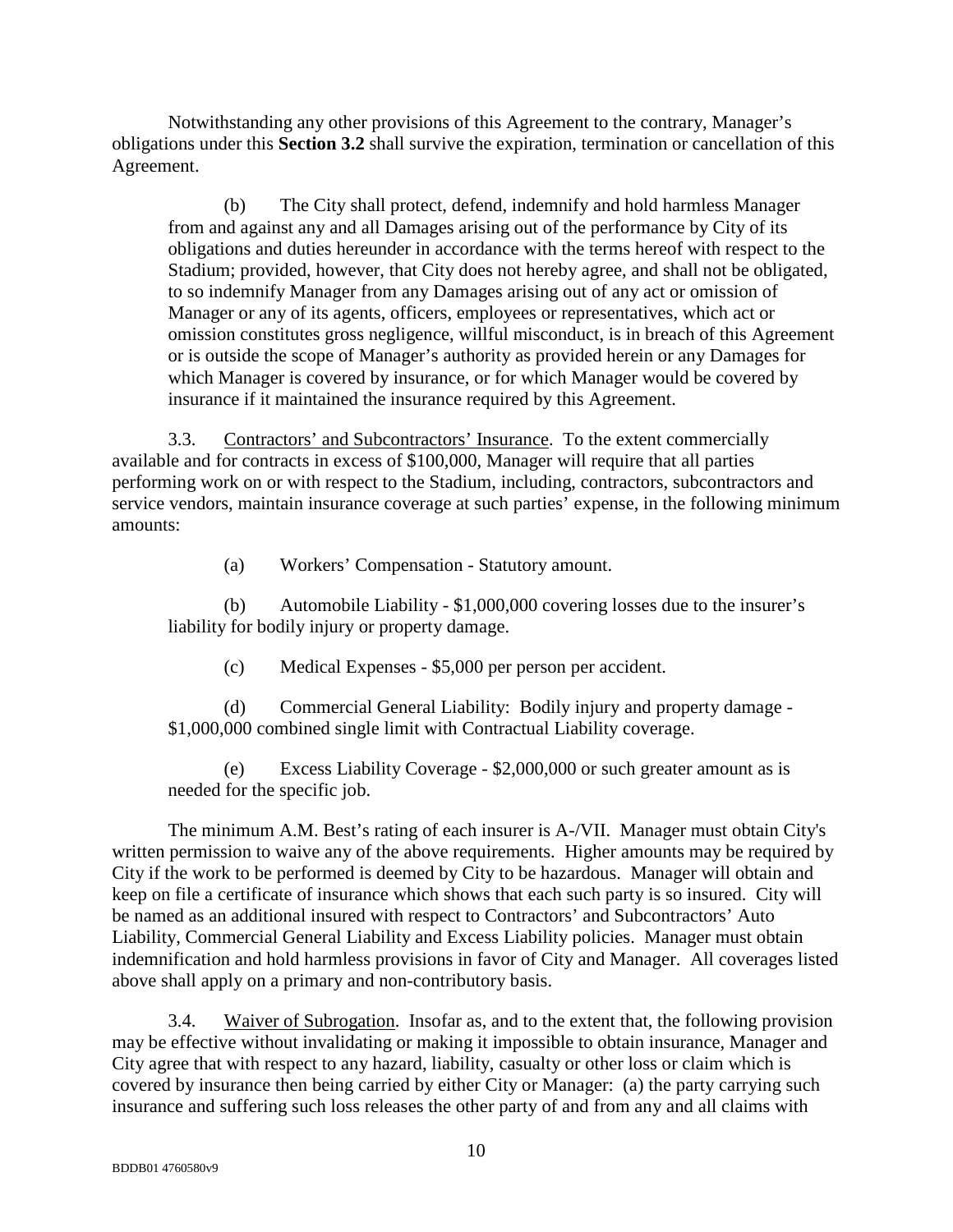respect to such loss to the extent of the insurance proceeds paid with respect thereto and specifically excepting from such release any deductible required to be paid therewith; and (b) their respective insurance companies shall have no right of subrogation against the other or their respective agents, contractors, employees, licensees or invitees on account thereof.

3.5. Service Contracts. Manager shall use diligent efforts to cause to be included in all Service Contracts provisions requiring the service provider to indemnify, defend (with counsel approved by City), protect and hold harmless the City Related Entities from all Damages in any manner arising from or related to the acts or omissions of such service provider or its employees, agents or contractors.

3.6. Claims. Manager shall promptly investigate and make a full and timely report to City of any casualty, accident, injury or other similar matter affecting the Stadium. Manager shall also file such reports in a timely manner to the applicable insurance carriers in accordance with the terms and conditions of the relevant policies. Manager shall cooperate with and assist City and the applicable insurance carrier in connection with the investigation and processing of insurance claims affecting the Stadium.

# 4. Financial Reporting and Record Keeping.

4.1. Financial Controls. Manager will ensure such control over accounting and financial transactions as is reasonably required to protect City's assets from theft, gross negligence or fraudulent activity on the part of Manager's employees or other agents. Uninsured losses arising from theft, gross negligence or fraud of Manager, its employees or agents are to be borne by Manager and not as an operating expense of the Stadium.

4.2. Monthly Statements. On the 15th day of each month throughout the term hereof Manager shall provide City with a monthly statement (the "Monthly Statement") setting forth:

(a) A current user summary and detailed use activity report;

(b) Invoices for reimbursement from the City or the Capital Maintenance Fund;

- (c) Expenses and receipts for all City Events;
- (d) All expenditures by Manager or Hardball on Stadium Maintenance;
- (e) Such other related information as the City may reasonably request; and

(f) A detailed accounting of Hardball Events Attendance and all Performance License Fees to be paid by Hardball to the City under the Stadium License Agreement.

4.3. Books and Records. Manager shall maintain at the Stadium separate and accurate books, records, files and accounts for \_\_\_\_\_\_\_\_\_\_\_\_\_\_\_\_\_\_ (collectively, the "Books and Records") in a good and orderly fashion. The Books and Records shall be the property of City, shall be kept at the Stadium or at Manager's Notice Address (or such other location as City may approve) and shall include the following: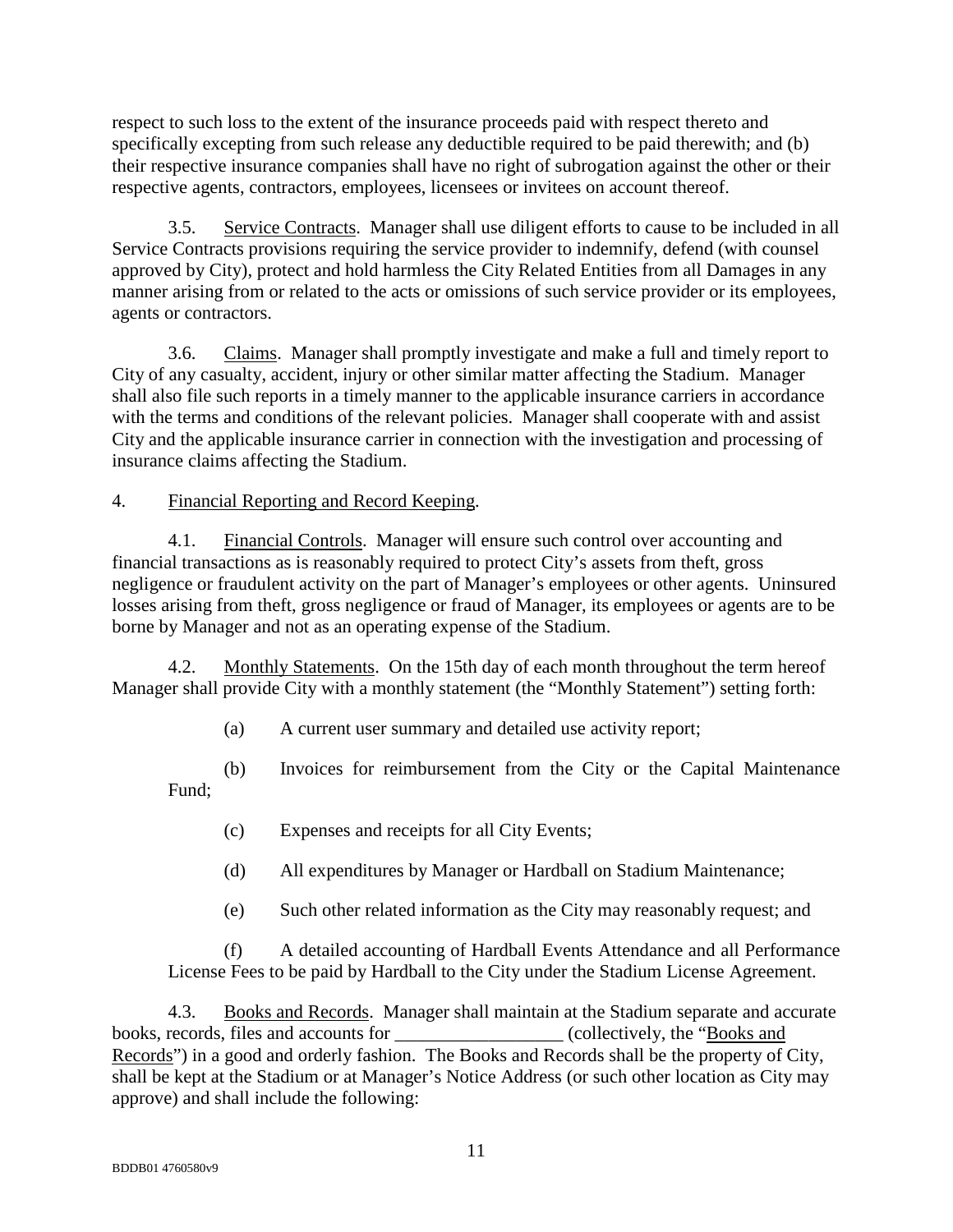(a) Executed use agreements for City Events, stadium use or sublicense agreements, original insurance certificates, correspondence, all of which may be maintained by Manager in electronic form;

(b) Maintenance and repair files;

(c) Accounting books and records and supporting documentation for Performance License Fees and reimbursement and expenses for City Events;

(d) Operation files, including HVAC, concessions, and equipment maintenance schedules, warranties, and operation manuals;

(e) Service contracts, including cleaning, maintenance, landscaping, snow removal, trash removal, etc.;

(f) Permits and licenses;

(g) Copies of insurance policies or certificates; and

(h) Such other information relating to the Stadium as City reasonably requests from time to time.

## 5. City's Right to Audit.

5.1. Right to Audit. City will at all times and with a minimum of five (5) days advance notice have the right to conduct audits and examinations of, and to make copies of, the Books and Records. Such audit will be for the purpose of confirming compliance with Manager's and Hardball's obligations hereunder and under the License Agreement. Such right may be exercised through any agent or employee of City, including any certified public accountants designated by City. Should City discover either weaknesses in internal control or errors in record keeping, Manager will correct such discrepancies promptly upon City's request and will inform City, in writing, of the action taken to correct such audit discrepancies. All audits conducted by City will be at the sole expense of City, unless such audit reveals a discrepancy detrimental to City in excess of five percent (5%) and over \$5,000, in which case Manager shall bear the cost of such audit.

6. City Proceeds. Manager will transfer to the City on a monthly basis all funds collected from the operation of the Stadium which are the property of City as soon as practical.

7. Cooperation. Should any claims, demands, suits or other legal proceedings be made or instituted by any person against or affecting City which arise out of any of the matters relating to this Agreement or otherwise, Manager shall notify City immediately upon becoming aware of same and Manager shall give City all pertinent information possessed by Manager and reasonable assistance in the defense or other disposition thereof.

8. Compensation. As compensation for its service hereunder, Manager shall be entitled to receive Ninety Percent (90%) of the gross after tax Food and Beverage Concessions, as provided in the Stadium License Agreement.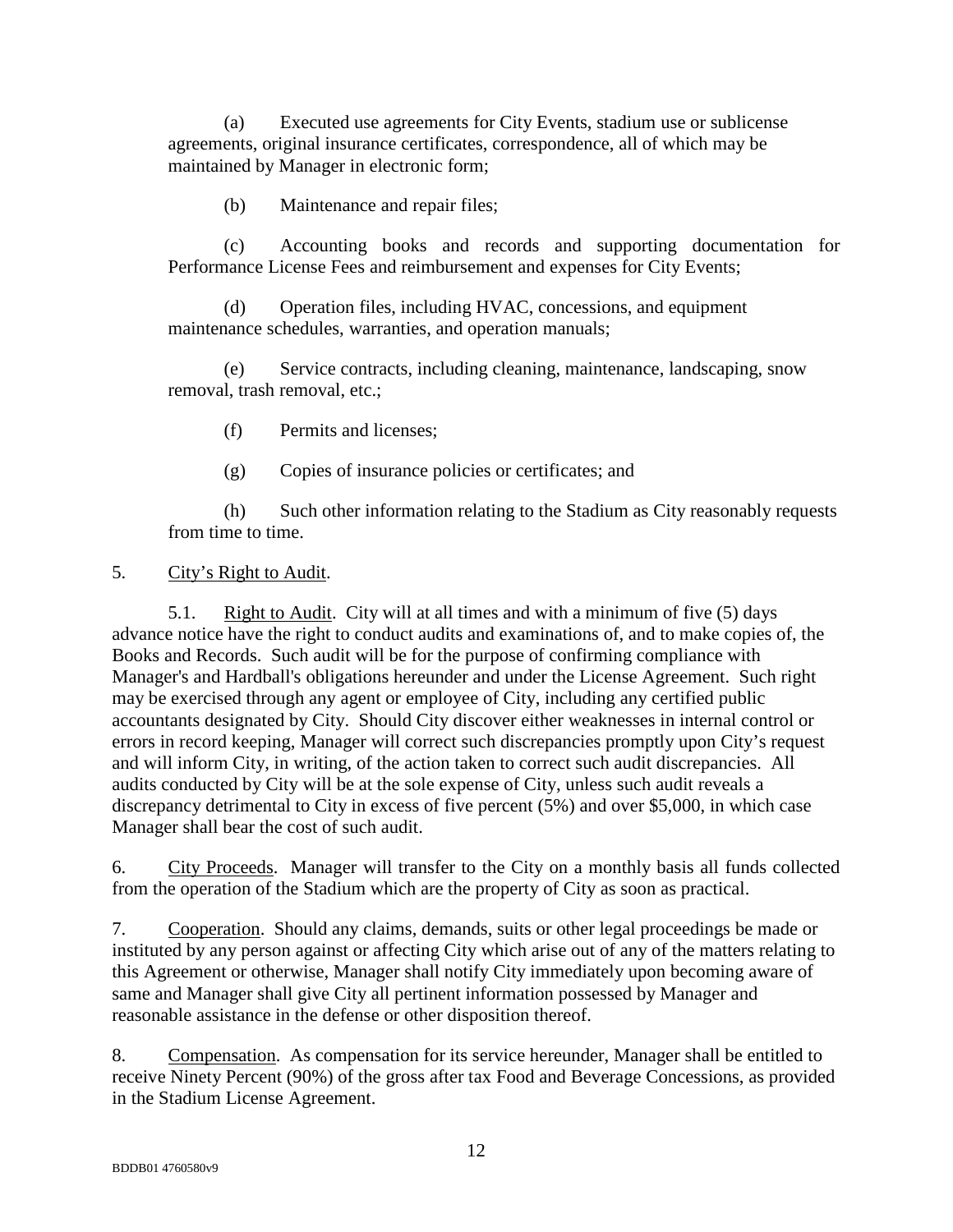### 9. Termination; Appointment of New Manager.

9.1. Termination. The term of this Agreement will be for a period of five (5) years and will be renewed automatically for five (5) successive periods of five (5) years each, unless (i) Manager is in default hereunder, (ii) the Stadium License Agreement is no longer in force, or (iii) Hardball is in default under the Stadium License Agreement, which default has not been cured within thirty (30) days after written notice of the same.

# 9.2. Termination Without Notice.

Without limitation of City's rights under **Section 9.1** hereof, upon the occurrence of any one or more of the following events, at the sole election of City and without further notice to Manager, this Agreement will be deemed terminated: (i) dissolution or termination of the legal existence of Manager or Hardball, whether by merger, consolidation or otherwise, unless such termination or dissolution is pursuant to a reorganization by Manager or Hardball in which Manager or Hardball provides the City prior notice thereof; (ii) termination or suspension of Hardball's membership in the League or an acceptable equivalent (as defined in the Stadium License Agreement); (iii) cessation on Manager's part to do business; or (iv) the filing of proceedings by or against Manager or any general partner or parent corporation of Manager for bankruptcy, insolvency, reorganization or other relief of debtors, or any assignment for the benefit of the creditors of Manager.

9.3. Final Accounting. Upon termination of this Agreement, Manager will deliver to City the following with respect to the Stadium:

(a) A final accounting, reflecting the balance of income and expenses of the Stadium as of the date of termination or withdrawal, to be delivered within sixty (60) days after such termination;

(b) Any balance of any monies of City, prepaid rent or tenant security deposits, or both, held by Manager with respect to the Stadium (less amounts necessary to reimburse or pay Manager, to pay outstanding invoices or for work completed but not yet invoiced), to be delivered immediately upon such termination; and

(c) The Books and Records and all other records, contracts, leases, tenant correspondence, files, receipts for deposits, unpaid bills and other papers, documents or computer disks or information which pertain in any way to the Stadium, to be delivered immediately upon such termination.

9.4. Obligation to Vacate: Orderly Transition. Upon termination of this Agreement, Manager promptly will vacate any office space provided by City for the location of Manager's personnel, reasonable wear and tear excepted. Upon termination of this Agreement, Manager will cooperate in all respects in order to effect an orderly transition of the management functions to a new manager. Manager's obligations under **Section 9.3** and this **Section 9.4** will survive termination of this Agreement. Following termination of this Agreement, neither party shall have any rights or duties hereunder, except that there shall survive such termination: (a) all provisions hereof which expressly declare their survival; (b) those provisions hereof which are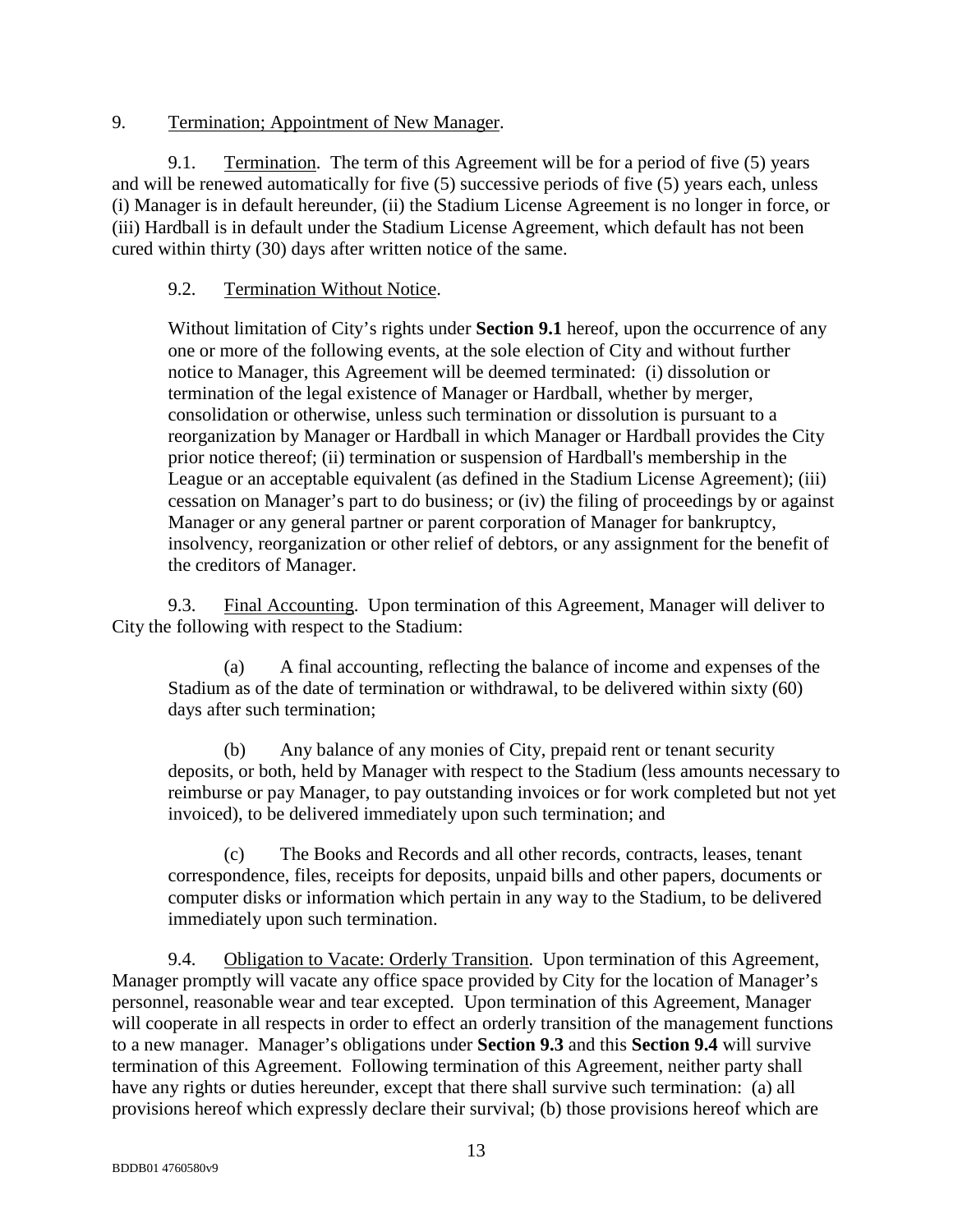necessary to the proper interpretation and enforcement of the provisions described in clause (a), to the extent of such necessity; and (c) rights and remedies respecting pre-termination breaches hereof. Termination of this Agreement between City and Manager shall not constitute grounds for a termination of Hardball's rights under the Stadium License Agreement.

9.5. Appointment of New Manager. In the event of the termination of Manager by City in accordance with the terms hereof, City shall be entitled to appoint a new Stadium Manager to perform the services of Manager, contemplated hereunder, or to perform such services itself. In the event the City selects a third party manager, such appointment shall be subject to the approval of Hardball Management, LLC, which consent shall not be unreasonably withheld, conditioned or delayed. Whether the City or a third-party manager appointed by the City, the City shall, with respect to all Hardball Maintenance Obligations (including the right of Hardball to approve any budget, as such approval shall not be unreasonably withheld, conditioned or delayed), provide Hardball with an annual maintenance budget and future reporting procedure similar to that to be followed by Manager with respect to City Maintenance Obligations. The City will also use commercially reasonable efforts to cost effectively and efficiently manage the Hardball Maintenance Obligations (which would remain the financial responsibility of Hardball).

10. Subsidiaries and Affiliates. Any contract or lease of any kind whatsoever between Manager and any Affiliate of Manager with respect to the Stadium will be subject to the prior written approval of City, which approval shall not be unreasonably withheld.

11. Requirements for Notice.

(a) All notices given hereunder shall be in writing and shall be delivered by hand, by nationally recognized overnight express delivery service (all charges prepaid) for next business day delivery, addressed as appropriate to City or Manager at City's Notice Address or Manager's Notice Address, respectively.

(b) Any notice or other communication sent or provided above shall be deemed given (i) on the date of delivery, if by hand or (ii) on the date mailed, if sent by overnight express delivery service. Such notice shall be deemed received on the date of receipt by the addressee or the date receipt would have been effectuated if delivery were not refused. Each party hereto may designate a new Notice Address by written notice to the other parties in accordance with this **Section 11.1**. The inability to deliver a notice because of a change of address of which proper notice was not given shall be deemed a refusal of such notice.

# 12. Certain Representations and Covenants.

12.1. Manager Representations. Manager hereby represents and warrants to City as follows:

(a) Manager has or will acquire all licenses, permits, authorizations and approvals necessary to allow it to enter into this Agreement and perform its duties hereunder;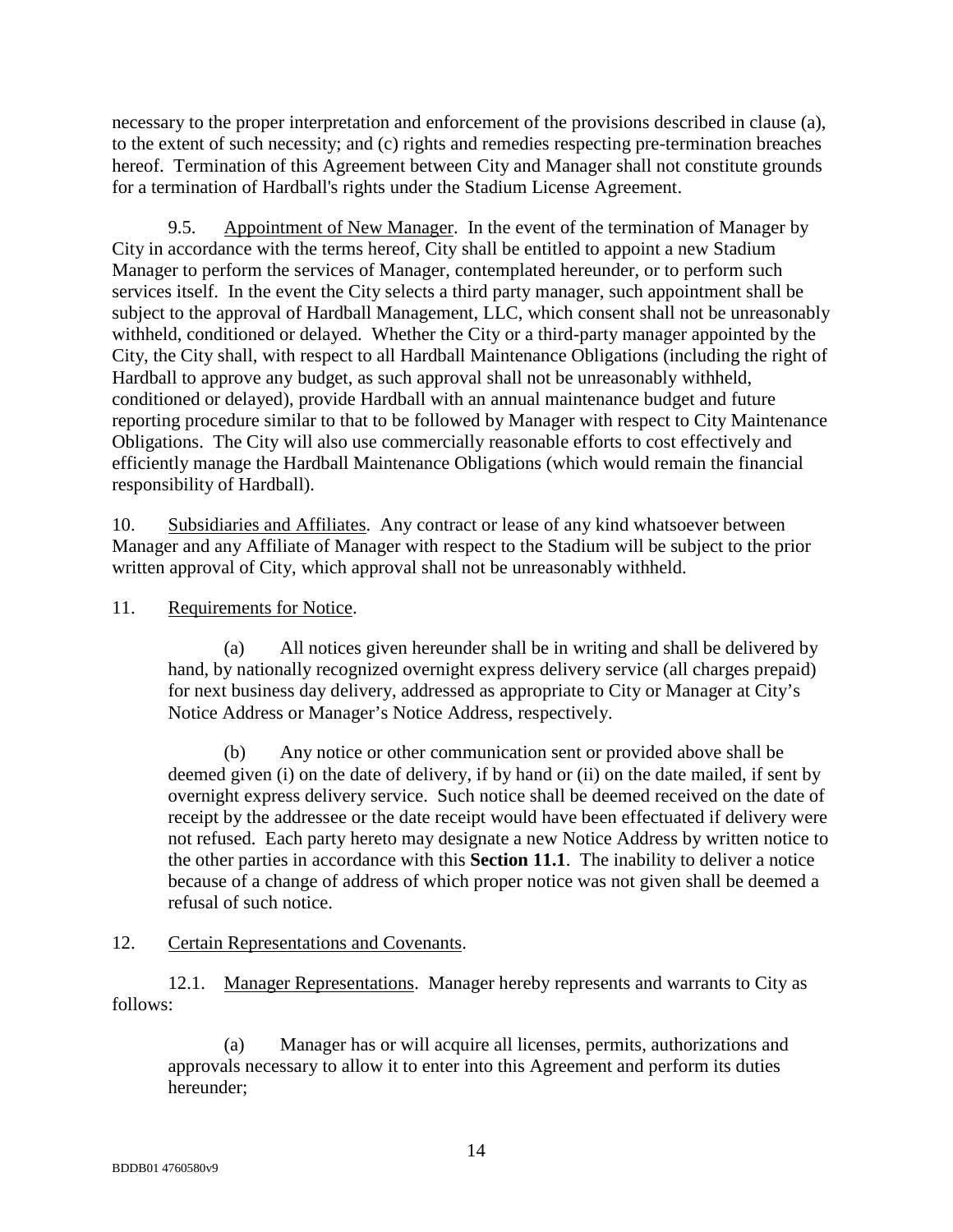(b) Neither Manager nor, to the best of Manager's knowledge, after reasonable inquiry, any of its employees, has been convicted of robbery, extortion, embezzlement, fraud, grand larceny, burglary, arson, a felony drug offense, murder, rape, kidnapping, perjury, assault with intent to kill, a violation of the Employee Retirement Income Security Act of 1974 or any other felonies.

#### 13. Miscellaneous.

13.1. Word Meanings. Words such as "herein," "hereinafter," "hereof" and "hereunder" when used in reference to this Agreement, refer to this Agreement as a whole and not merely to a subdivision in which such words appear, unless the context otherwise requires. The singular shall include the plural and the masculine gender shall include the feminine and neuter, and vice versa, unless the context otherwise requires. The word "including" shall not be restrictive and shall be interpreted as if followed by the words "without limitation."

13.2. Assignment. Except as contemplated by the Background Recitals on page 1 hereof, without City's prior consent, which approval shall not be unreasonably withheld, Manager shall not transfer, assign, subcontract or delegate its duties under this Agreement, and any attempted transfer, assignment, subcontract or delegation without such consent shall be of no force or effect. The services of Manager hereunder are personal in nature.

13.3. Binding Provisions. Subject to **Section 13.2**, the covenants and agreements contained herein shall be binding upon, and inure to the benefit of, the heirs, legal representatives, successors and assigns of the respective parties hereto.

13.4. Applicable Law. The interpretation, construction and enforceability of this Agreement shall be governed in all respects by the laws of the state of Indiana without regard to any choice of law principles. Any legal proceedings arising out of any of the transactions or obligations contemplated by this Agreement may be brought in the state courts of Indiana situated in Allen County, Indiana, or the United States District Court for the Northern District of Indiana. The parties hereto irrevocably and unconditionally: (a) submit to the jurisdiction of such courts and agree to take any and all future action necessary to submit to such jurisdiction; (b) waive any objection which they may now or hereafter have to the venue of any suit, action or proceeding brought in such courts; and (c) waive any claim that any such suit, action or proceeding brought in such court has been brought in an inconvenient forum.

13.5. Separability of Provisions. The parties hereto intend and believe that each provision in this Agreement comports with all applicable local, state and federal laws and judicial decisions. If any provision in this Agreement is, however, found by a court of law to be in violation of any applicable local, state, or federal law, statute, ordinance, administrative or judicial decision, or public policy, or if in any other respect such a court declares any such provision to be illegal, invalid, unlawful, void or unenforceable as written, then it is the intent of all parties hereto that, consistent with and with a view towards preserving the economic and legal arrangements among the parties hereto as expressed in this Agreement, such provision shall be given force and effect to the fullest possible extent, and that the remainder of this Agreement shall be construed as if such illegal, invalid, unlawful, void, or unenforceable provision were not contained herein, and that the rights, obligations, and interests of the parties under the remainder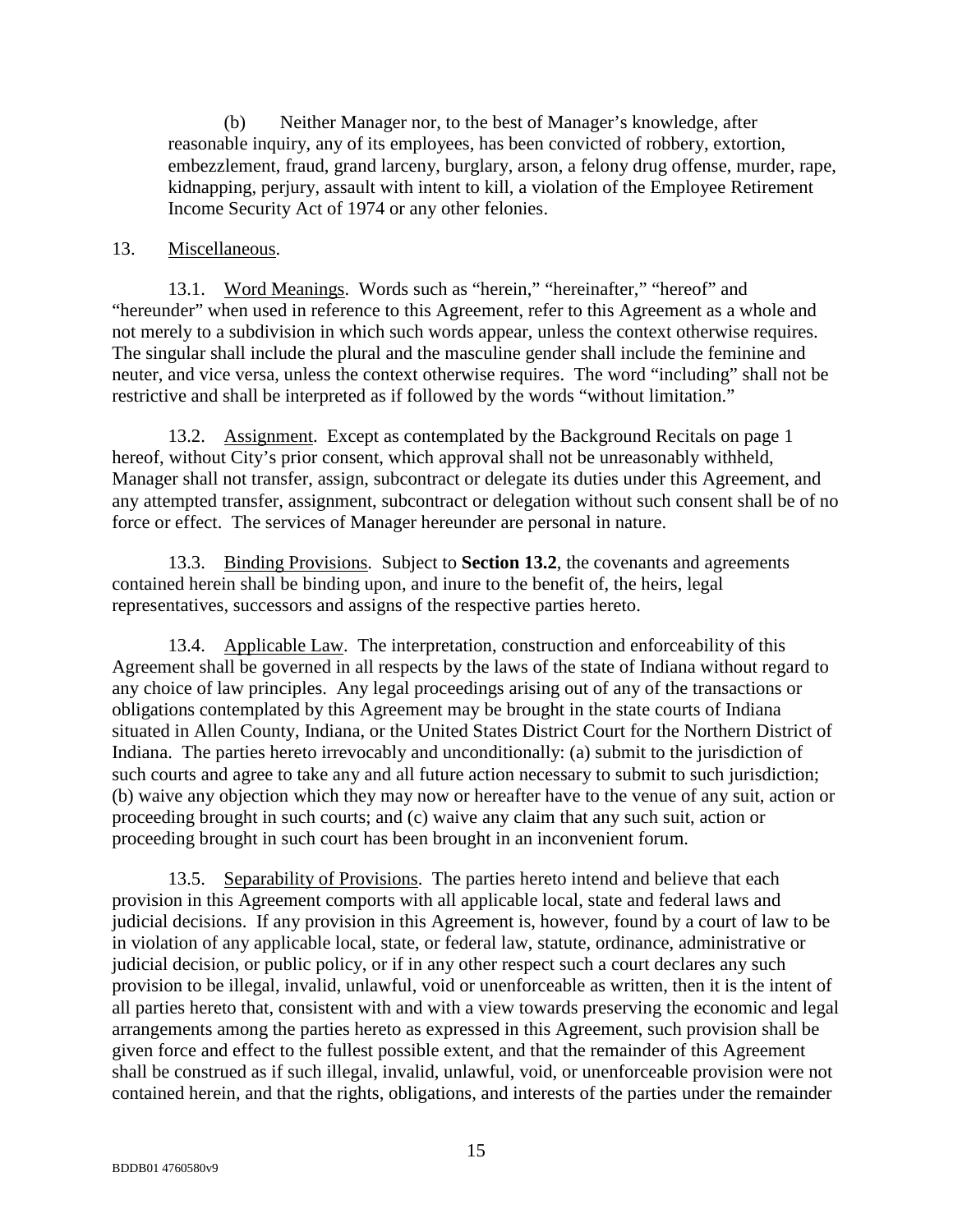of this Agreement shall continue in full force and effect. Each provision of this Agreement shall be considered separable and if for any reason any provision or provisions herein are determined to be invalid, unenforceable or illegal under any existing or future law, such invalidity, unenforceability or illegality shall not impair the operation of or affect those portions of this Agreement which are valid, enforceable and legal.

13.6. Section Titles.Section titles are for descriptive purposes only and shall not control or alter the meaning of this Agreement as set forth in the text.

13.7. Further Assurances. Manager and City shall execute and deliver such further instruments and do such further acts and things as may reasonably be required to carry out the intent and purposes of this Agreement.

13.8. Entire Agreement. This Agreement and the Schedules and Exhibits attached hereto constitute the entire agreement between the parties hereto with respect to the transactions contemplated herein, and supersede all prior understandings or agreements between the parties. All Exhibits and Schedules are incorporated herein by reference and constitute a part of this Agreement.

13.9. Waiver. The failure by any party hereto to insist upon or to enforce any of its rights shall not constitute a waiver thereof, and nothing shall constitute a waiver of such party's right to insist upon strict compliance with the provisions hereof. No delay in exercising any right, power or remedy created hereunder shall operate as a waiver thereof, nor shall any single or partial exercise of any right, power or remedy by any such party preclude any other or further exercise thereof or the exercise of any other right, power or remedy. No waiver by any party hereto to any breach of or default in any term or condition of this Agreement shall constitute a waiver of or assent to any succeeding breach of or default in the same or any other term or condition hereof. Each party hereto may waive the benefit of any provision or condition for its benefit contained in this Agreement, but only if such waiver is evidenced by a writing signed by such party.

13.10. Agreement in Counterparts. This Agreement may be executed in multiple counterparts, each of which shall be considered an original and all shall constitute one and the same Agreement, binding upon all of the parties hereto, notwithstanding that all of the parties may not be signatories to the same counterpart.

13.11. Attorneys' Fees. In the event of a judicial or administrative proceeding or action by one party against the other party with respect to the interpretation or enforcement of this Agreement, the prevailing party shall be entitled to recover reasonable costs and expenses including, without limitation, reasonable attorneys' fees and expenses, whether at the investigative, pretrial, trial or appellate level, and whether in any arbitration or bankruptcy proceeding. The prevailing party shall be determined based upon an assessment of which party's major arguments or positions prevailed.

13.12. Time Periods. In the event the time for performance of any obligation hereunder expires on a day other than a Business Day, the time for performance shall be extended to the next day which is a Business Day.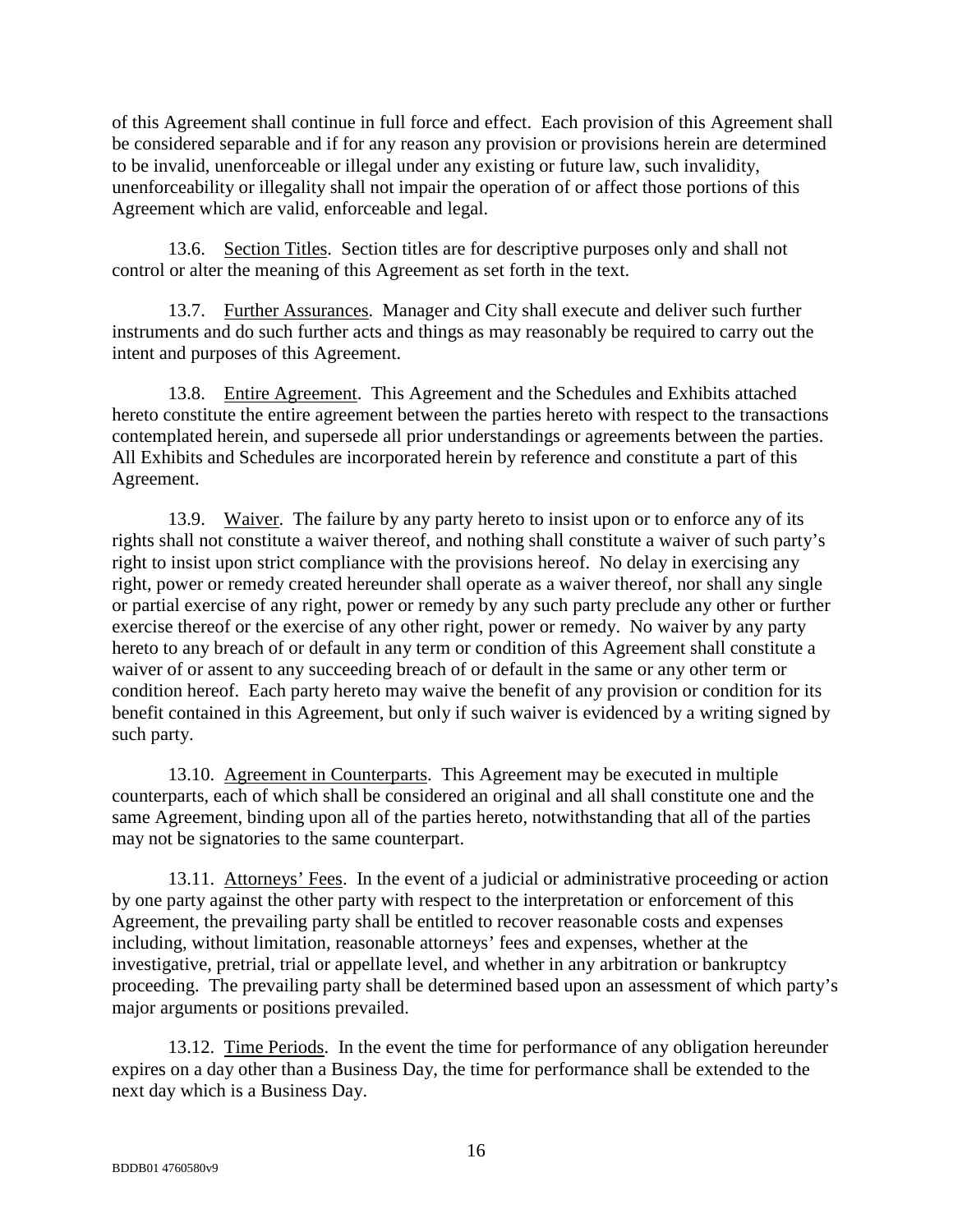13.13. Modification of Agreement. No modification of this Agreement shall be deemed effective unless in writing and signed by all of the parties hereto.

13.14. Time of the Essence. Time is of the essence of this Agreement.

13.15. Construction of Agreement. This Agreement shall not be construed more strictly against one party than against the other merely by virtue of the fact that it may have been prepared primarily by counsel for one of the parties. No provision of this Agreement shall run to the benefit of or be enforceable by any party other than the parties hereto and their permitted successors or assigns.

13.16. Consent and Approvals. City's consents or approvals may be given only in writing and only by representatives of City from time to time designated in writing by City.

13.17. Use of City's Name Prohibited. Manager will not use the name of City or any City Related Entity, or any derivation thereof, in any manner whatsoever.

13.18. Confidentiality. Manager and its employees and agents agree to keep all information related to the Stadium and City confidential, except to the extent necessary to carry out Manager's obligations under this Agreement or as may be required by law. The City agrees to keep all information about Manager or Manager's business confidential to the extent permitted by law.

13.19. No Joint Venture. Nothing in this Agreement or in the performance of any obligations hereunder shall be deemed to create any partnership, joint venture or similar relationship between City and Manager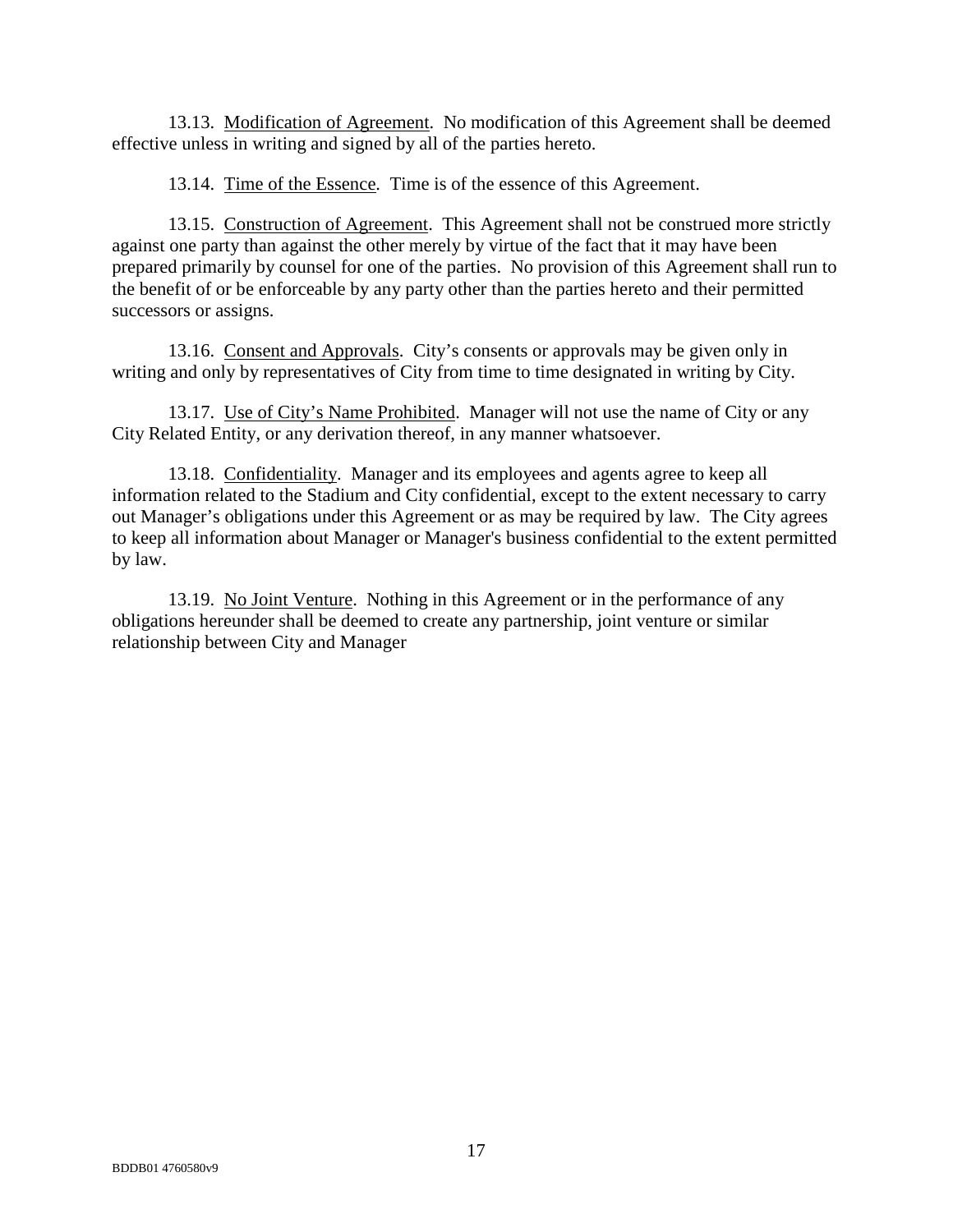### **MANAGER:**

## HARDBALL CAPITAL LLC

By: \_\_\_\_\_\_\_\_\_\_\_\_\_\_\_\_\_\_\_\_\_\_\_\_\_\_\_\_\_\_\_\_\_\_\_\_\_

 $Its: \_$ 

Dated: \_\_\_\_\_\_\_\_\_\_\_\_\_\_\_\_\_\_\_\_\_\_\_\_\_\_\_\_\_\_\_\_\_\_\_

CITY:

## THE CITY OF FORT WAYNE, INDIANA, DEPARTMENT OF REDEVELOPMENT OR THE FORT WAYNE REDEVELOPMENT COMMISSION

By: \_\_\_\_\_\_\_\_\_\_\_\_\_\_\_\_\_\_\_\_\_\_\_\_\_\_\_\_\_\_\_\_\_\_\_\_

Its:  $\Box$ 

Dated: \_\_\_\_\_\_\_\_\_\_\_\_\_\_\_\_\_\_\_\_\_\_\_\_\_\_\_\_\_\_\_\_\_\_

This Agreement having been reviewed, the action of The Redevelopment Commission for the City of Fort Wayne in entering and executing same is APPROVED.

Dated:

MAYOR GRAHAM RICHARD